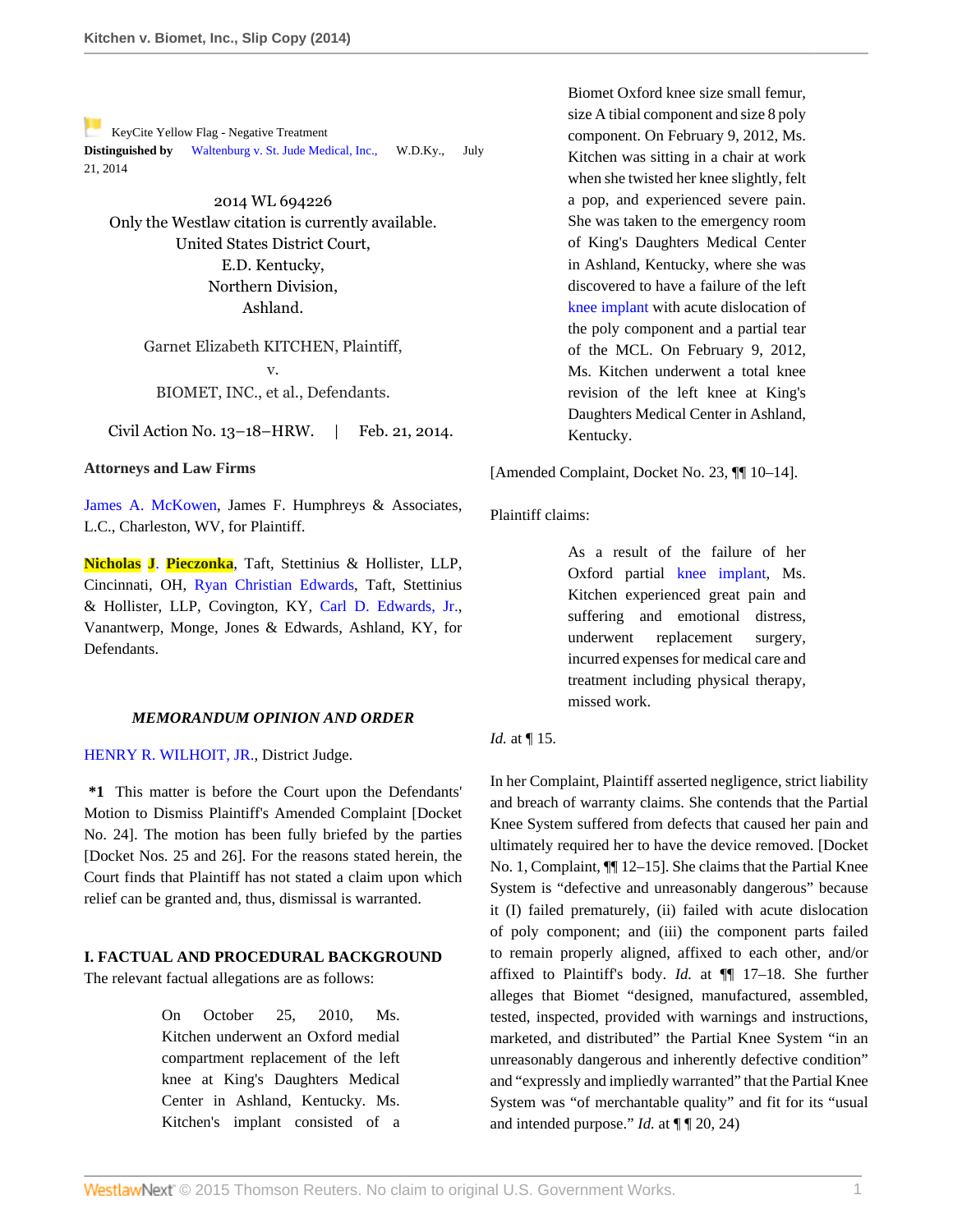Defendants sought dismissal of Plaintiff's Complaint, arguing that her claims were preempted by federal law [Docket No. 12]. In response to Defendants' motion, Plaintiff sought leave to file an Amended Complaint [Docket No. 19]. The parties agreed to permit the filing of the Amended Complaint [Docket No. 22] and it was entered on September 26, 2013 [Docket No. 23].

**\*2** The Amended Complaint asserts no new factual allegations or causes of action. Indeed, the Amended Complaint is virtually identical to the original Complaint with the addition of three allegations:

18. The Oxford partial [knee implant](http://www.westlaw.com/Link/Document/FullText?entityType=mdev&entityId=I9f346e84475411db9765f9243f53508a&originationContext=document&transitionType=DocumentItem&contextData=(sc.Default)&vr=3.0&rs=cblt1.0) was defective in one or more of the following respects:

...

(f) failure to comply with Quality System Regulations and Current Manufacturing Practices required by the FDA in [21 C.F.R. § 820.72](http://www.westlaw.com/Link/Document/FullText?findType=L&pubNum=1000547&cite=21CFRS820.72&originatingDoc=I87f55cdf9de611e39ac8bab74931929c&refType=LQ&originationContext=document&vr=3.0&rs=cblt1.0&transitionType=DocumentItem&contextData=(sc.Search)) to [820.90.](http://www.westlaw.com/Link/Document/FullText?findType=L&pubNum=1000547&cite=21CFRS820.90&originatingDoc=I87f55cdf9de611e39ac8bab74931929c&refType=LQ&originationContext=document&vr=3.0&rs=cblt1.0&transitionType=DocumentItem&contextData=(sc.Search)) Among other things, these regulations require manufacturers to put in place suitable processes to test products for compliance with product specifications, to check and document compliance with product specifications before products are accepted for sale and use, and to identify and control non-conforming products;

19. Because of these effects, the [knee implant](http://www.westlaw.com/Link/Document/FullText?entityType=mdev&entityId=I9f346e84475411db9765f9243f53508a&originationContext=document&transitionType=DocumentItem&contextData=(sc.Default)&vr=3.0&rs=cblt1.0) failed to comply and operate within the terms of its Pre–Market Approval from The Food and Drug Administration.

...

29. In the approval letter dated April 21, 2004 for the FDA Center for Devices and Radiological Health to Biomet, Inc., the FDA specifically states that: "CDRH doesnot evaluate information related to contract liability warranties, however, you should be aware that any such warranty statements must be truthful, accurate, and not misleading, and must be consistent with applicable Federal and State laws".

[Docket No. 23,  $\P$ ] 18(f), 19 and 29].

Defendants again seek dismissal of all claims alleged herein, arguing that they are preempted by the Medical Device Amendments to the Federal Food, Drug and Cosmetic Acts, [21 U.S.C. § 360k\(a\)](http://www.westlaw.com/Link/Document/FullText?findType=L&pubNum=1000546&cite=21USCAS360K&originatingDoc=I87f55cdf9de611e39ac8bab74931929c&refType=RB&originationContext=document&vr=3.0&rs=cblt1.0&transitionType=DocumentItem&contextData=(sc.Search)#co_pp_8b3b0000958a4) ("MDA").

### **II. STANDARD OF REVIEW**

Chief Judge Heyburn's opinion in *[White v. Stryker](http://www.westlaw.com/Link/Document/FullText?findType=Y&serNum=2024887083&pubNum=4637&originatingDoc=I87f55cdf9de611e39ac8bab74931929c&refType=RP&originationContext=document&vr=3.0&rs=cblt1.0&transitionType=DocumentItem&contextData=(sc.Search))* 818 [F.Supp.2d 1032 \(W.D.Ky.2011\)](http://www.westlaw.com/Link/Document/FullText?findType=Y&serNum=2024887083&pubNum=4637&originatingDoc=I87f55cdf9de611e39ac8bab74931929c&refType=RP&originationContext=document&vr=3.0&rs=cblt1.0&transitionType=DocumentItem&contextData=(sc.Search)) is instructive in this case. With regard to this Court's standard of review of Defendants' motion, he wrote:

To survive a motion to dismiss, a plaintiff "must plead 'enough factual matter' that, when taken as true, 'state[s] a claim to relief that is plausible on its face.' " *[Fabian v.](http://www.westlaw.com/Link/Document/FullText?findType=Y&serNum=2024180466&pubNum=506&originatingDoc=I87f55cdf9de611e39ac8bab74931929c&refType=RP&fi=co_pp_sp_506_280&originationContext=document&vr=3.0&rs=cblt1.0&transitionType=DocumentItem&contextData=(sc.Search)#co_pp_sp_506_280) Fulmer Helmets, Inc.,* [628 F.3d 278, 280 \(6th Cir.2010\)](http://www.westlaw.com/Link/Document/FullText?findType=Y&serNum=2024180466&pubNum=506&originatingDoc=I87f55cdf9de611e39ac8bab74931929c&refType=RP&fi=co_pp_sp_506_280&originationContext=document&vr=3.0&rs=cblt1.0&transitionType=DocumentItem&contextData=(sc.Search)#co_pp_sp_506_280) (*quoting [Bell Atl. Corp. v. Twombly,](http://www.westlaw.com/Link/Document/FullText?findType=Y&serNum=2012293296&pubNum=708&originatingDoc=I87f55cdf9de611e39ac8bab74931929c&refType=RP&originationContext=document&vr=3.0&rs=cblt1.0&transitionType=DocumentItem&contextData=(sc.Search))* 550 U.S. 544, 556, [570, 127 S.Ct. 1955, 167 L.Ed.2d 929 \(2007\)](http://www.westlaw.com/Link/Document/FullText?findType=Y&serNum=2012293296&pubNum=708&originatingDoc=I87f55cdf9de611e39ac8bab74931929c&refType=RP&originationContext=document&vr=3.0&rs=cblt1.0&transitionType=DocumentItem&contextData=(sc.Search))).

"Plausibility requires showing more than the 'sheer possibility' of relief but less than a 'probab[le]' entitlement to relief." *Id.* (*quoting Ashcroft v. Iqbal,* [556 U.S. 662, 129](http://www.westlaw.com/Link/Document/FullText?findType=Y&serNum=2018848474&pubNum=708&originatingDoc=I87f55cdf9de611e39ac8bab74931929c&refType=RP&fi=co_pp_sp_708_1949&originationContext=document&vr=3.0&rs=cblt1.0&transitionType=DocumentItem&contextData=(sc.Search)#co_pp_sp_708_1949) [S.Ct. 1937, 1949, 173 L.Ed.2d 868 \(2009\)\)](http://www.westlaw.com/Link/Document/FullText?findType=Y&serNum=2018848474&pubNum=708&originatingDoc=I87f55cdf9de611e39ac8bab74931929c&refType=RP&fi=co_pp_sp_708_1949&originationContext=document&vr=3.0&rs=cblt1.0&transitionType=DocumentItem&contextData=(sc.Search)#co_pp_sp_708_1949).

### *White v. Stryker,* [818 F.Supp.2d 1032, 1037 \(W.D.Ky.20111\).](http://www.westlaw.com/Link/Document/FullText?findType=Y&serNum=2024887083&pubNum=4637&originatingDoc=I87f55cdf9de611e39ac8bab74931929c&refType=RP&fi=co_pp_sp_4637_1037&originationContext=document&vr=3.0&rs=cblt1.0&transitionType=DocumentItem&contextData=(sc.Search)#co_pp_sp_4637_1037)

With regard to the standard of review in the context of MDA preemption, Judge Heyburn wrote:

*Twombly* and *Iqbal* make a plaintiff's job more difficult than it would be in a typical product liability case. When facing MDA preemption, a plausible cause of action requires, among other things, a showing that the alleged violation of state law parallels a violation of federal law. This additional step requires some greater specificity in the pleadings. However, our appellate courts have been unable to agree upon the precise level of that specificity. Nonetheless, in this Court's view, a plaintiff must provide "more than labels and conclusions, and a formulaic recitation of the elements of a cause of action will not do." *Twombly,* [550 U.S. at 555, 127 S.Ct. 1955.](http://www.westlaw.com/Link/Document/FullText?findType=Y&serNum=2012293296&pubNum=708&originatingDoc=I87f55cdf9de611e39ac8bab74931929c&refType=RP&originationContext=document&vr=3.0&rs=cblt1.0&transitionType=DocumentItem&contextData=(sc.Search))

**\*3** *Id.*

## **III. ANALYSIS**

The MDA provides, in pertinent part:

... [N]o State or political subdivision of a State may establish or continue in effect with respect to a device intended for human use any requirement ... which is different from, or in addition to, any requirement applicable under this chapter to the device, and ... which relates to the safety or effectiveness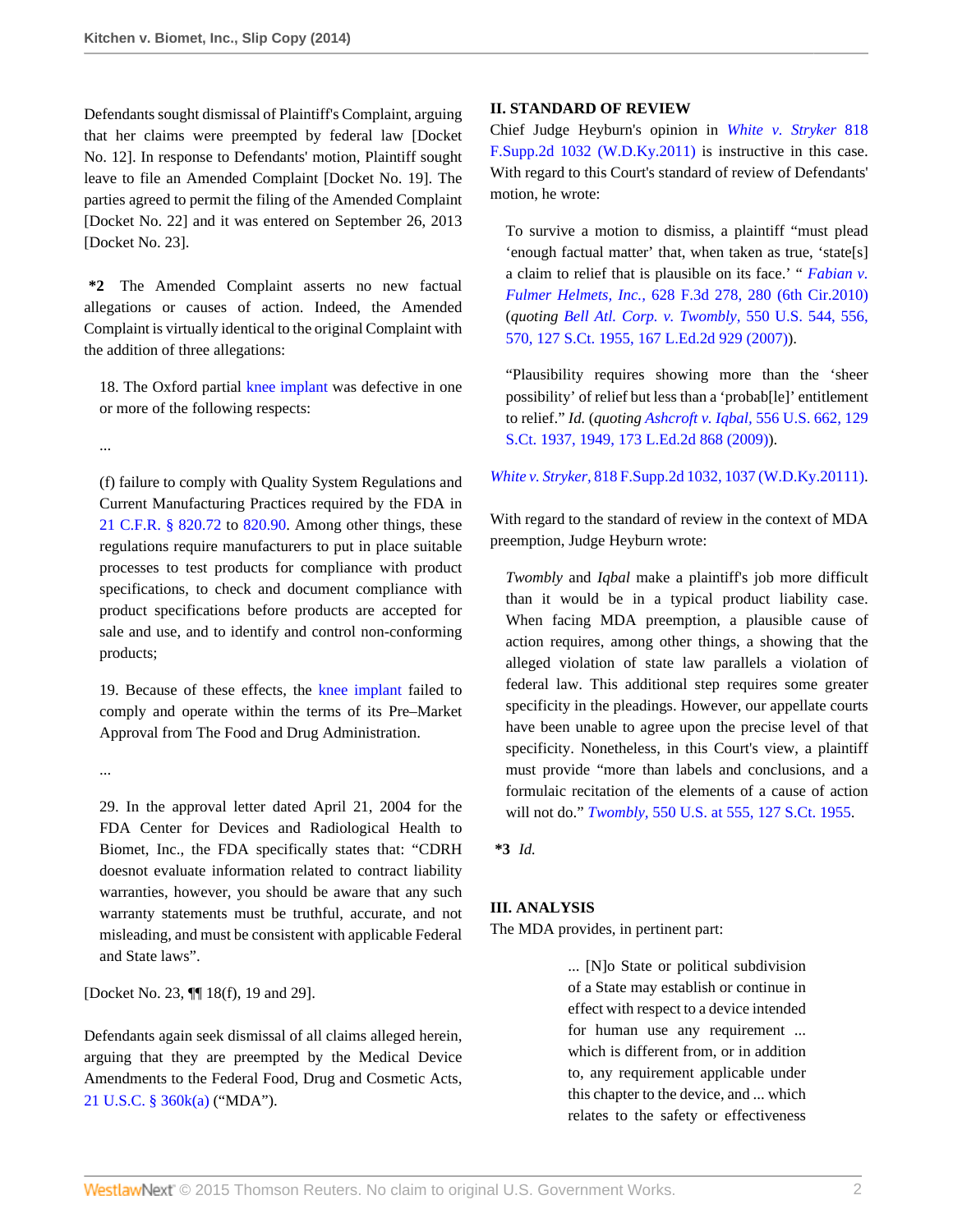of the device or to any other matter included in the requirement applicable to the device under this chapter.

### [21 U.S.C. § 360k\(a\).](http://www.westlaw.com/Link/Document/FullText?findType=L&pubNum=1000546&cite=21USCAS360K&originatingDoc=I87f55cdf9de611e39ac8bab74931929c&refType=RB&originationContext=document&vr=3.0&rs=cblt1.0&transitionType=DocumentItem&contextData=(sc.Search)#co_pp_8b3b0000958a4)

In *Riegel v. Medtronic, Inc.,* [552 U.S. 312, 128 S.Ct. 999,](http://www.westlaw.com/Link/Document/FullText?findType=Y&serNum=2015291136&pubNum=708&originatingDoc=I87f55cdf9de611e39ac8bab74931929c&refType=RP&originationContext=document&vr=3.0&rs=cblt1.0&transitionType=DocumentItem&contextData=(sc.Search)) [169 L.Ed.2d 892 \(2008\),](http://www.westlaw.com/Link/Document/FullText?findType=Y&serNum=2015291136&pubNum=708&originatingDoc=I87f55cdf9de611e39ac8bab74931929c&refType=RP&originationContext=document&vr=3.0&rs=cblt1.0&transitionType=DocumentItem&contextData=(sc.Search)) the Supreme Court established a two-part test to determine whether [§ 360k](http://www.westlaw.com/Link/Document/FullText?findType=L&pubNum=1000546&cite=21USCAS360K&originatingDoc=I87f55cdf9de611e39ac8bab74931929c&refType=LQ&originationContext=document&vr=3.0&rs=cblt1.0&transitionType=DocumentItem&contextData=(sc.Search)) preempts a state common law claim. First, the Court "must determine whether the Federal Government has established requirements applicable to the" medical device at issue. *Id.* [at 321, 128](http://www.westlaw.com/Link/Document/FullText?findType=Y&serNum=2015291136&pubNum=708&originatingDoc=I87f55cdf9de611e39ac8bab74931929c&refType=RP&originationContext=document&vr=3.0&rs=cblt1.0&transitionType=DocumentItem&contextData=(sc.Search)) [S.Ct. 999](http://www.westlaw.com/Link/Document/FullText?findType=Y&serNum=2015291136&pubNum=708&originatingDoc=I87f55cdf9de611e39ac8bab74931929c&refType=RP&originationContext=document&vr=3.0&rs=cblt1.0&transitionType=DocumentItem&contextData=(sc.Search)). "If so, [the Court] must then determine whether the [plaintiffs'] common-law claims are based upon [state law] requirements with respect to the device that are 'different from, or in addition to' the federal ones, and that relate to safety and effectiveness." *Id.* [at 321–22, 128 S.Ct. 999](http://www.westlaw.com/Link/Document/FullText?findType=Y&serNum=2015291136&pubNum=708&originatingDoc=I87f55cdf9de611e39ac8bab74931929c&refType=RP&originationContext=document&vr=3.0&rs=cblt1.0&transitionType=DocumentItem&contextData=(sc.Search)) (*quoting* [21 U.S.C. § 360k\(a\)\)](http://www.westlaw.com/Link/Document/FullText?findType=L&pubNum=1000546&cite=21USCAS360K&originatingDoc=I87f55cdf9de611e39ac8bab74931929c&refType=RB&originationContext=document&vr=3.0&rs=cblt1.0&transitionType=DocumentItem&contextData=(sc.Search)#co_pp_8b3b0000958a4).

Writing for the majority, Justice Scalia explained that to preempt state law, the federal law violations must be somewhat specific to a particular medical device. For example, and germane to this case, the Supreme Court determined that premarket approval "imposes [federal] 'requirements' under the MDA," *Id.* [at 322, 128 S.Ct.](http://www.westlaw.com/Link/Document/FullText?findType=Y&serNum=2015291136&pubNum=708&originatingDoc=I87f55cdf9de611e39ac8bab74931929c&refType=RP&originationContext=document&vr=3.0&rs=cblt1.0&transitionType=DocumentItem&contextData=(sc.Search)) [999,](http://www.westlaw.com/Link/Document/FullText?findType=Y&serNum=2015291136&pubNum=708&originatingDoc=I87f55cdf9de611e39ac8bab74931929c&refType=RP&originationContext=document&vr=3.0&rs=cblt1.0&transitionType=DocumentItem&contextData=(sc.Search)) because "devices that receive FDA premarket approval must be manufactured with 'almost no deviations from the specifications' in the approval application.... [A]ny changes to a device's design specifications, manufacturing process, labeling, or other attribute that would affect safety require FDA approval." *[Cooley v. Medtronic, Inc.,](http://www.westlaw.com/Link/Document/FullText?findType=Y&serNum=2027541504&pubNum=0000999&originatingDoc=I87f55cdf9de611e39ac8bab74931929c&refType=RP&originationContext=document&vr=3.0&rs=cblt1.0&transitionType=DocumentItem&contextData=(sc.Search))* 2012 WL [1380265, at \\*3 \(E.D.Ky. Apr. 20, 2012\).](http://www.westlaw.com/Link/Document/FullText?findType=Y&serNum=2027541504&pubNum=0000999&originatingDoc=I87f55cdf9de611e39ac8bab74931929c&refType=RP&originationContext=document&vr=3.0&rs=cblt1.0&transitionType=DocumentItem&contextData=(sc.Search))

As for the state law analysis, Justice Scalia commented on each of the three elements that comprise the second step of the *Riegel* test, which are: (1) the existence of state law requirements applicable to the device, (2) that are different from or in addition to federal requirements, and (3) that relate to safety and effectiveness. Justice Scalia determined that plaintiffs' state law claims invariably deal with safety and effectiveness. *Riegel,* [552 U.S. at 323, 128 S.Ct. 999](http://www.westlaw.com/Link/Document/FullText?findType=Y&serNum=2015291136&pubNum=708&originatingDoc=I87f55cdf9de611e39ac8bab74931929c&refType=RP&originationContext=document&vr=3.0&rs=cblt1.0&transitionType=DocumentItem&contextData=(sc.Search)). Therefore, "the first critical issue is whether [the state's] tort duties constitute 'requirements' under the MDA." *Id.* He concluded that the plaintiffs' "common-law causes of action for negligence and strict liability do impose 'requirement[s]' and would be preempted by federal requirements specific to a medical device." *Id.* [at 32324, 128 S.Ct. 999.](http://www.westlaw.com/Link/Document/FullText?findType=Y&serNum=2015291136&pubNum=708&originatingDoc=I87f55cdf9de611e39ac8bab74931929c&refType=RP&originationContext=document&vr=3.0&rs=cblt1.0&transitionType=DocumentItem&contextData=(sc.Search))

Therefore, following *Riegel,* there are two inquiries for this Court's MDA preemption determination: (1) is the product at issue subject to federal requirements? (2) If so, would Plaintiffs state law claims impose requirements that are different from or in addition to federal requirements? If the answers to both inquiries is yes, the claims are preempted.

**\*4** The FDA granted premarket approval for the Partial Knee System on April 21, 2004 [FDA's April 21, 2004 Letter, Docket No. 12–3]. That letter approved the "Oxford Meniscal Unicompartmental Knee System," which is the former name that Biomet used to market the Partial Knee System. On April 16, 2008, Biomet sent the FDA a letter indicating that it "is now marketing the [Oxford Meniscal Unicompartmental Knee System] under the name Oxford Partial Knee." [Docket No. 12–4]. The FDA acknowledged the name change and thereafter referred to the device as the Oxford Partial Knee System. [Docket No. 12–5]. the Partial Knee System falls squarely within the FDA's premarket approval of the device in 2004, and at the time the Partial Knee System was implanted into Ms. Kitchen on October 25, 2010, the device had been approved by—and subject to the oversight of—the FDA for over six years.

As for the examination of Plaintiff's state law claims, Defendants argue that they do, in fact, impose additional requirements and are, thus, preempted. Given the copious case law in this regard, this Court in inclined to agree. *See, e.g., [Rankin v. Boston Scientific Corp.,](http://www.westlaw.com/Link/Document/FullText?findType=Y&serNum=2021437997&pubNum=0000999&originatingDoc=I87f55cdf9de611e39ac8bab74931929c&refType=RP&originationContext=document&vr=3.0&rs=cblt1.0&transitionType=DocumentItem&contextData=(sc.Search))* No. 09–177–KSF, [2010 WL 672135, at \\*1, 3 \(E.D.Ky. Feb. 19, 2010\)](http://www.westlaw.com/Link/Document/FullText?findType=Y&serNum=2021437997&pubNum=0000999&originatingDoc=I87f55cdf9de611e39ac8bab74931929c&refType=RP&originationContext=document&vr=3.0&rs=cblt1.0&transitionType=DocumentItem&contextData=(sc.Search)) (Forester, J.) (finding "common law tort claims of negligent design and negligent manufacture" preempted); *[Martin v. Telectronics](http://www.westlaw.com/Link/Document/FullText?findType=Y&serNum=1997042833&pubNum=506&originatingDoc=I87f55cdf9de611e39ac8bab74931929c&refType=RP&originationContext=document&vr=3.0&rs=cblt1.0&transitionType=DocumentItem&contextData=(sc.Search)) Pacing Systems, Inc.,* [105 F.3d 1090 \(6th Cir.1997\)](http://www.westlaw.com/Link/Document/FullText?findType=Y&serNum=1997042833&pubNum=506&originatingDoc=I87f55cdf9de611e39ac8bab74931929c&refType=RP&originationContext=document&vr=3.0&rs=cblt1.0&transitionType=DocumentItem&contextData=(sc.Search)) (strict liability design defect claim based upon allegation that product was unreasonably and dangerously defective was preempted); *[Kemp v. Medtronic, Inc.,](http://www.westlaw.com/Link/Document/FullText?findType=Y&serNum=2000595932&pubNum=506&originatingDoc=I87f55cdf9de611e39ac8bab74931929c&refType=RP&fi=co_pp_sp_506_236&originationContext=document&vr=3.0&rs=cblt1.0&transitionType=DocumentItem&contextData=(sc.Search)#co_pp_sp_506_236)* 231 F.3d 216, 236– [37 \(6th Cir.2000\)](http://www.westlaw.com/Link/Document/FullText?findType=Y&serNum=2000595932&pubNum=506&originatingDoc=I87f55cdf9de611e39ac8bab74931929c&refType=RP&fi=co_pp_sp_506_236&originationContext=document&vr=3.0&rs=cblt1.0&transitionType=DocumentItem&contextData=(sc.Search)#co_pp_sp_506_236) ("[t]o allow a state cause of action for inadequate warnings would impose different requirements or requirements in addition to those required by federal regulations").

Moreover, rather than refute Defendants' argument, Plaintiff, instead, insists that her claims fall within the very narrow gap in preemption law, to-wit, the "parallel claim." The MDA does not preempt state claims premised upon a violation of FDA regulations. These claims are regarded as asserting state duties which are "parallel" to federal requirements, rather than additional to them. *See generally, [Reigel,](http://www.westlaw.com/Link/Document/FullText?findType=Y&serNum=2015291136&pubNum=708&originatingDoc=I87f55cdf9de611e39ac8bab74931929c&refType=RP&fi=co_pp_sp_708_999&originationContext=document&vr=3.0&rs=cblt1.0&transitionType=DocumentItem&contextData=(sc.Search)#co_pp_sp_708_999)* 552 [U.S. at 330, 128 S.Ct. at 999](http://www.westlaw.com/Link/Document/FullText?findType=Y&serNum=2015291136&pubNum=708&originatingDoc=I87f55cdf9de611e39ac8bab74931929c&refType=RP&fi=co_pp_sp_708_999&originationContext=document&vr=3.0&rs=cblt1.0&transitionType=DocumentItem&contextData=(sc.Search)#co_pp_sp_708_999). Therefore, claims alleging a manufacturer failed to adhere to the specifications imposed by the FDA's premarket approval can survive preemption.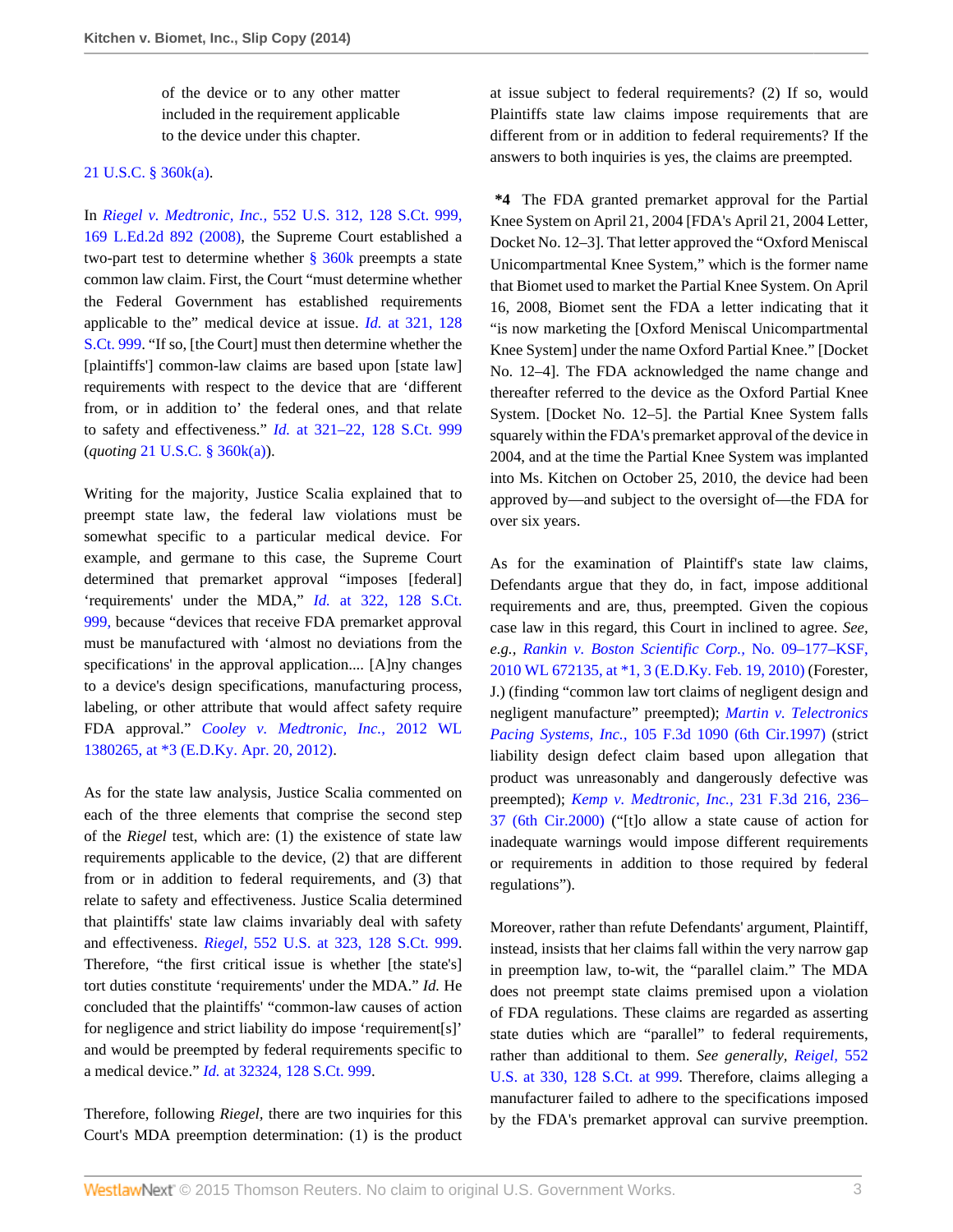Plaintiff's response to Defendants' dispositive motion is devoted to urging that her claims are "parallel claims", plead beyond the grasp of preemption.

However, in order to adequately plead a parallel claim, Plaintiff must allege the violation of a specific federal standard and allege how the device violated the regulation. *White,* [818 F.Supp.2d at 1039.](http://www.westlaw.com/Link/Document/FullText?findType=Y&serNum=2024887083&pubNum=4637&originatingDoc=I87f55cdf9de611e39ac8bab74931929c&refType=RP&fi=co_pp_sp_4637_1039&originationContext=document&vr=3.0&rs=cblt1.0&transitionType=DocumentItem&contextData=(sc.Search)#co_pp_sp_4637_1039) Plaintiff's Amended Complaint does not. Her specific allegations in this regard are:

18. The Oxford partial [knee implant](http://www.westlaw.com/Link/Document/FullText?entityType=mdev&entityId=I9f346e84475411db9765f9243f53508a&originationContext=document&transitionType=DocumentItem&contextData=(sc.Default)&vr=3.0&rs=cblt1.0) was defective in one or more of the following respects:

...

(f) failure to comply with Quality System Regulations and Current Manufacturing Practices required by the FDA in [21 C.F.R. § 820.72](http://www.westlaw.com/Link/Document/FullText?findType=L&pubNum=1000547&cite=21CFRS820.72&originatingDoc=I87f55cdf9de611e39ac8bab74931929c&refType=LQ&originationContext=document&vr=3.0&rs=cblt1.0&transitionType=DocumentItem&contextData=(sc.Search)) to [820.90.](http://www.westlaw.com/Link/Document/FullText?findType=L&pubNum=1000547&cite=21CFRS820.90&originatingDoc=I87f55cdf9de611e39ac8bab74931929c&refType=LQ&originationContext=document&vr=3.0&rs=cblt1.0&transitionType=DocumentItem&contextData=(sc.Search)) Among other things, these regulations require manufacturers to put in place suitable processes to test products for compliance with product specifications, to check and document compliance with product specifications before products are accepted for sale and use, and to identify and control nonconforming products;

**\*5** 19. Because of these effects, the [knee implant](http://www.westlaw.com/Link/Document/FullText?entityType=mdev&entityId=I9f346e84475411db9765f9243f53508a&originationContext=document&transitionType=DocumentItem&contextData=(sc.Default)&vr=3.0&rs=cblt1.0) failed to comply and operate within the terms of its Pre–Market Approval from The Food and Drug Administration.

[Docket No. 23].

Plaintiff refers to a broad category of federal regulations and fails to allege how the device violated those regulations or how that deviation caused her injuries. This lack of specificity is fatal to her claim.

Judge Heyburn found a nearly identical allegation insufficient in *White v. Stryker.* In *White,* the plaintiff underwent a total hip [arthroplasty](http://www.westlaw.com/Link/Document/FullText?entityType=mproc&entityId=Ica14d73b475411db9765f9243f53508a&originationContext=document&transitionType=DocumentItem&contextData=(sc.Default)&vr=3.0&rs=cblt1.0) in which a medical device known as the Trident System was implanted. More than five years after the surgery, the plaintiff had a second surgery during which the physician allegedly discovered that certain components of the Trident system had "failed." The plaintiff alleged that "defendants failed to manufacture [the Trident System] according to FDA approved standards and procedures for medical devices." *White,* [818 F.Supp.2d at 1033](http://www.westlaw.com/Link/Document/FullText?findType=Y&serNum=2024887083&pubNum=4637&originatingDoc=I87f55cdf9de611e39ac8bab74931929c&refType=RP&fi=co_pp_sp_4637_1033&originationContext=document&vr=3.0&rs=cblt1.0&transitionType=DocumentItem&contextData=(sc.Search)#co_pp_sp_4637_1033). The court found that the complaint did not contain sufficient specificity to meet the requirements of *Iqbal* and *Twombly.* The court noted that the "Amended Complaint neither cites any particular federal standard or procedure, nor does it generally state how the alleged defect deviated from the

federal standard or procedure." *Id.* Therefore, Judge Heyburn dismissed the Amended Complaint as insufficient to state a plausible claim for relief, noting that

> Plaintiff has not alleged any specific manufacturing failure, has not alleged the violation of any specific federal standard, including GMPs, and has already amended his complaint once in response to the motion to dismiss ... It does not identify any particular design flaw, manufacturing impropriety or product defect. It does not assert either a PMA-specific standard or a GMP regulation, the violation of which might form the basis for a state law action.

### *Id.* at 1039.

Judge Heyburn's subsequent opinion in *[Steiden v. Genzyme](http://www.westlaw.com/Link/Document/FullText?findType=Y&serNum=2028232827&pubNum=0000999&originatingDoc=I87f55cdf9de611e39ac8bab74931929c&refType=RP&originationContext=document&vr=3.0&rs=cblt1.0&transitionType=DocumentItem&contextData=(sc.Search)) Biosurgery,* [2012 WL 2923225 \(W.D.Ky.2012\)](http://www.westlaw.com/Link/Document/FullText?findType=Y&serNum=2028232827&pubNum=0000999&originatingDoc=I87f55cdf9de611e39ac8bab74931929c&refType=RP&originationContext=document&vr=3.0&rs=cblt1.0&transitionType=DocumentItem&contextData=(sc.Search)) further reinforces the standards for pleading a parallel claim. In *Steiden,* Judge Heyburn reached the opposite result—finding that Plaintiff's proposed Amended Complaint sufficiently stated a parallel claim. Plaintiff William Steiden suffered from bilateral [degenerative arthritis](http://www.westlaw.com/Link/Document/FullText?entityType=disease&entityId=Ibf43d470475411db9765f9243f53508a&originationContext=document&transitionType=DocumentItem&contextData=(sc.Default)&vr=3.0&rs=cblt1.0) in his knees. He was treated by an orthopedic surgeon on July 22, 2010 for this condition. [2012 WL 2923225, \\*1 \(W.D.Ky.2012\)](http://www.westlaw.com/Link/Document/FullText?findType=Y&serNum=2028232827&pubNum=0000999&originatingDoc=I87f55cdf9de611e39ac8bab74931929c&refType=RP&originationContext=document&vr=3.0&rs=cblt1.0&transitionType=DocumentItem&contextData=(sc.Search)) The original complaint alleged that Genzyme's product, [Synvisc—](http://www.westlaw.com/Link/Document/FullText?entityType=bdrug&entityId=I3907ff9b475111db9765f9243f53508a&originationContext=document&transitionType=DocumentItem&contextData=(sc.Default)&vr=3.0&rs=cblt1.0)One, was injected into Steiden's knees and that he immediately suffered an adverse reaction in the right knee. Steiden allegedly suffered serious injury as a result of this occurrence. Genzyme argued that the claims alleged were preempted by federal law. *Id.* Steiden did not dispute that the product liability claim which forms the basis of his original complaint is preempted by the MDA. Instead, he sought leave to file an Amended Complaint purportedly alleging a parallel claim. The Amended Complaint would add the following allegations:

**\*6** (1) Genzyme failed to comply with the FDA's premarket approval requirements in the continued manufacture, distribution and sale of [Synvisc](http://www.westlaw.com/Link/Document/FullText?entityType=bdrug&entityId=I3907ff9b475111db9765f9243f53508a&originationContext=document&transitionType=DocumentItem&contextData=(sc.Default)&vr=3.0&rs=cblt1.0)—One;

(2) Genzyme manufactured, held, sold, and delivered an adulterated dose of [Synvisc](http://www.westlaw.com/Link/Document/FullText?entityType=bdrug&entityId=I3907ff9b475111db9765f9243f53508a&originationContext=document&transitionType=DocumentItem&contextData=(sc.Default)&vr=3.0&rs=cblt1.0)—One;

(3) Genzyme did not meet the FDA's Current Good Manufacturing Practices ("CGMPs") in the manufacture, distribution and sale of [Synvisc](http://www.westlaw.com/Link/Document/FullText?entityType=bdrug&entityId=I3907ff9b475111db9765f9243f53508a&originationContext=document&transitionType=DocumentItem&contextData=(sc.Default)&vr=3.0&rs=cblt1.0)—One; and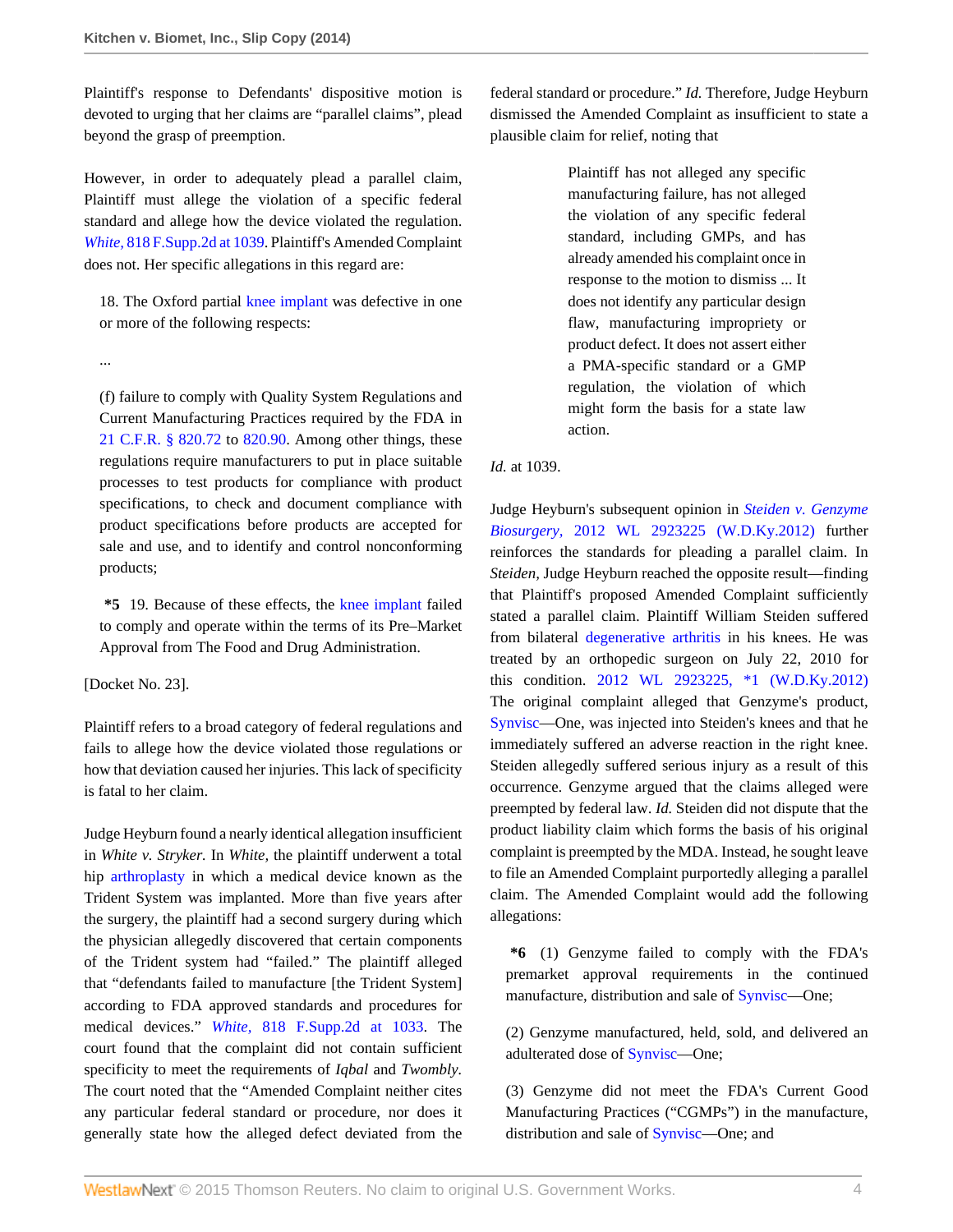(4) Genzyme violated [KRS 217.175](http://www.westlaw.com/Link/Document/FullText?findType=L&pubNum=1000010&cite=KYSTS217.175&originatingDoc=I87f55cdf9de611e39ac8bab74931929c&refType=LQ&originationContext=document&vr=3.0&rs=cblt1.0&transitionType=DocumentItem&contextData=(sc.Search)) by manufacturing, holding, selling and delivering an adulterated dose of [Synvisc—](http://www.westlaw.com/Link/Document/FullText?entityType=bdrug&entityId=I3907ff9b475111db9765f9243f53508a&originationContext=document&transitionType=DocumentItem&contextData=(sc.Default)&vr=3.0&rs=cblt1.0)One, the violation of which constitutes negligence *per se.*

*Id.* at \*2.

Judge Heyburn found that the proposed Amended Complaint contained sufficient facts to support a plausible claim for relief which is not preempted by the MDA. He wrote, "the allegation of adulteration based on the occurrence of an immediate adverse reaction in one knee to the injection of Synvisc–One contains sufficient specificity to satisfy *Iqbal* and *Twombly.*" Judge Heyburn distinguished White by noting, "[i]n *White,* the plaintiff did not allege any specific manufacturing failure or violation of any federal standard. He alleged general claims of product liability, negligence and warranty. By contrast, Steiden has alleged that the means by which he was injured was the injection into his knee of an adulterated dose of Synvisc–One. He claims that CGMPs, the PMA and state law were violated thereby." *Id.* at \*5.

In this case, as in *White* and in contrast to *Steiden,* Plaintiff fails to identify the federal regulation violated by Defendants, how the product deviated from the FDA approved process and how such deviation caused her injury. Simply incanting that a manufacturer violated federal regulations does not pass *Iqbal/ Twombly* muster.

In a seemingly last ditch effort to resuscitate her case, Plaintiff maintains that her breach of warranty claims are not preempted because "the obligations imposed on the defendant arises from its own representations rather than state law." [Docket No. 25, p. 8]. Yet, the overwhelming majority of courts that have addressed this issue have held that such warranty claims are preempted by the MDA. In Kentucky, a seller of goods must conform its product to any "affirmations of fact or promise" or to any "description" made to the buyer. *See* [KRS § 355.2–313\(1\).](http://www.westlaw.com/Link/Document/FullText?findType=L&pubNum=1000010&cite=KYSTS355.2-313&originatingDoc=I87f55cdf9de611e39ac8bab74931929c&refType=SP&originationContext=document&vr=3.0&rs=cblt1.0&transitionType=DocumentItem&contextData=(sc.Search)#co_pp_f1c50000821b0)

Plaintiff alleges that Defendants breached an express warranty that the Partial Knee System was "of merchantable quality and further warranted the safety and fitness of those implants for their usual and intended purposes." [Amended Complaint, Docket. No. 23, ¶ 26]. Again, this Court finds an opinion from The Western District to be instructive. *[Enlow](http://www.westlaw.com/Link/Document/FullText?findType=Y&serNum=2002434309&pubNum=4637&originatingDoc=I87f55cdf9de611e39ac8bab74931929c&refType=RP&originationContext=document&vr=3.0&rs=cblt1.0&transitionType=DocumentItem&contextData=(sc.Search)) v. St. Jude Med. Ct.,* [210 F.Supp.2d 853 \(W.D.Ky.2001\)](http://www.westlaw.com/Link/Document/FullText?findType=Y&serNum=2002434309&pubNum=4637&originatingDoc=I87f55cdf9de611e39ac8bab74931929c&refType=RP&originationContext=document&vr=3.0&rs=cblt1.0&transitionType=DocumentItem&contextData=(sc.Search)). In *Enlow,* Judge Simpson held that "express representations" relating to a device are "limited to the labeling approved by

the FDA." *Id.* at 861. Whether the claims "arise from the representations of the parties" matters not—such an argument "minimizes the comprehensive FDA regulation of medical device labeling." *Id.* at 861–62. "The representations that can, cannot, and must be made about a [device] are all determined by the FDA." *Id.* (quoting *[Martin v. Telectronics](http://www.westlaw.com/Link/Document/FullText?findType=Y&serNum=1997042833&pubNum=506&originatingDoc=I87f55cdf9de611e39ac8bab74931929c&refType=RP&fi=co_pp_sp_506_1101&originationContext=document&vr=3.0&rs=cblt1.0&transitionType=DocumentItem&contextData=(sc.Search)#co_pp_sp_506_1101) Pacing Systems, Inc.,* [105 F.3d 1090, 1101 \(6th Cir.1997\)](http://www.westlaw.com/Link/Document/FullText?findType=Y&serNum=1997042833&pubNum=506&originatingDoc=I87f55cdf9de611e39ac8bab74931929c&refType=RP&fi=co_pp_sp_506_1101&originationContext=document&vr=3.0&rs=cblt1.0&transitionType=DocumentItem&contextData=(sc.Search)#co_pp_sp_506_1101)). In other words, the representations a manufacturer may make with respect to a PMA device are limited to those approved by the FDA, and express warranty claims are therefore preempted. Plaintiff's suggestion that this Court's analysis somehow changes because the FDA stated in its approval letter that the FDA does not evaluate information related to contract liability warranties is misguided. As Judge Thapar explained in *Cooley,* "[t]he MDA preempts ... causes of action [alleging breach of implied and express warranties] because a jury would have to find that the devices were 'not safe and effective, a finding that would be contrary to the FDA's approval.' " [2012 WL 1380265, at \\*3](http://www.westlaw.com/Link/Document/FullText?findType=Y&serNum=2027541504&pubNum=0000999&originatingDoc=I87f55cdf9de611e39ac8bab74931929c&refType=RP&originationContext=document&vr=3.0&rs=cblt1.0&transitionType=DocumentItem&contextData=(sc.Search)) (quoting *Bryant v. Medtronic,* [Inc., 623 F.3d 1200, 1208 \(8th](http://www.westlaw.com/Link/Document/FullText?findType=Y&serNum=2023363260&pubNum=506&originatingDoc=I87f55cdf9de611e39ac8bab74931929c&refType=RP&fi=co_pp_sp_506_1208&originationContext=document&vr=3.0&rs=cblt1.0&transitionType=DocumentItem&contextData=(sc.Search)#co_pp_sp_506_1208) [Cir.2010\)\)](http://www.westlaw.com/Link/Document/FullText?findType=Y&serNum=2023363260&pubNum=506&originatingDoc=I87f55cdf9de611e39ac8bab74931929c&refType=RP&fi=co_pp_sp_506_1208&originationContext=document&vr=3.0&rs=cblt1.0&transitionType=DocumentItem&contextData=(sc.Search)#co_pp_sp_506_1208). Here, Plaintiff asks a jury to find that the Partial Knee System was "defective and unreasonably dangerous ... unmerchantable, unfit for its ordinary and intended purpose" and as a result, Defendants "breached their express and implied warranties." (Doc. No. 23 at ¶ 28). "That claim is undoubtedly 'contrary to the FDA's approval' and therefore, preempted." *Cooley,* [2012 WL 1380265 at \\*3.](http://www.westlaw.com/Link/Document/FullText?findType=Y&serNum=2027541504&pubNum=0000999&originatingDoc=I87f55cdf9de611e39ac8bab74931929c&refType=RP&originationContext=document&vr=3.0&rs=cblt1.0&transitionType=DocumentItem&contextData=(sc.Search))

**\*7** As for Plaintiff's breach of implied warranty claim, it, too, is preempted. The *Enlow* court aptly summarized as follows:

> An implied warranty claim is based on the accepted standards of design and manufacture of the products. In the case of a product that has gone through the PMA process, these criteria are set by the FDA. A state judgment for breach of implied warranty that rested on allegations about standards other than those permitted by the FDA would necessarily interfere with the PMA process and, indeed, supplant it. Accordingly, such a claim is preempted.

*Enlow* [210 F.Supp.2d at 862](http://www.westlaw.com/Link/Document/FullText?findType=Y&serNum=2002434309&pubNum=4637&originatingDoc=I87f55cdf9de611e39ac8bab74931929c&refType=RP&fi=co_pp_sp_4637_862&originationContext=document&vr=3.0&rs=cblt1.0&transitionType=DocumentItem&contextData=(sc.Search)#co_pp_sp_4637_862) (quoting *[Mitchell v. Collagen](http://www.westlaw.com/Link/Document/FullText?findType=Y&serNum=1997194510&pubNum=506&originatingDoc=I87f55cdf9de611e39ac8bab74931929c&refType=RP&fi=co_pp_sp_506_915&originationContext=document&vr=3.0&rs=cblt1.0&transitionType=DocumentItem&contextData=(sc.Search)#co_pp_sp_506_915) Corp.,* [126 F.3d 902, 915 \(7th Cir.1997\)\)](http://www.westlaw.com/Link/Document/FullText?findType=Y&serNum=1997194510&pubNum=506&originatingDoc=I87f55cdf9de611e39ac8bab74931929c&refType=RP&fi=co_pp_sp_506_915&originationContext=document&vr=3.0&rs=cblt1.0&transitionType=DocumentItem&contextData=(sc.Search)#co_pp_sp_506_915).